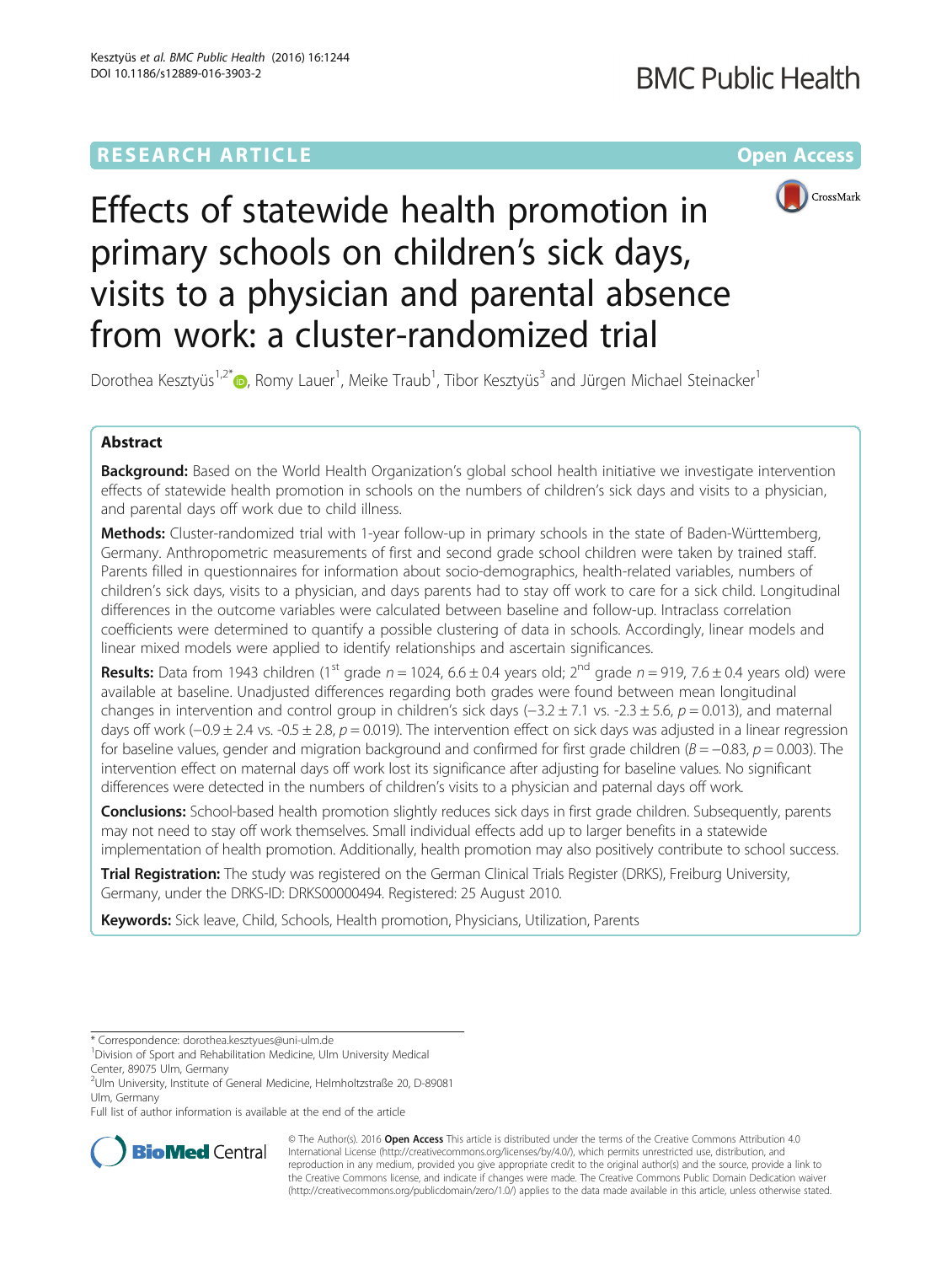## <span id="page-1-0"></span>Background

In 1995 the World Health Organisation (WHO) launched the global school health initiative to mobilise and strengthen health promotion and education activities at the local, national, regional and global levels [[1\]](#page-8-0). In their subsequent report on the effectiveness of health promotion in schools in 2006, the WHO identified programmes that promote mental health, healthy eating, and physical activity as being amongst the most effective [[2](#page-8-0)]. They detected that most interventions used classroom-only approaches, and some combined a curriculum approach with environmental changes or family involvement [[2](#page-8-0)]. Combined approaches were more likely to be successful, but many interventions appeared to be ineffective [\[2](#page-8-0)]. None of the reviews included in the WHO report provided information on the costs, or cost-effectiveness, of health promotion programmes in schools [[2](#page-8-0)]. However, due to a large amount of existing interventions but limited (financial) resources, cost-effectiveness analyses are essential. For such analyses, direct and indirect costs have to be assessed, and the numbers of visits to a physician or productivity losses due to parental absence from work because they have to care for a sick child are important parts of it.

Only recently, we determined the cost-effectiveness of school-based health promotion in terms of averted cases of incidental abdominal obesity as a result of the Baden-Württemberg Study (unpublished data). A crosssectional analysis of the baseline data of this study also showed that abdominal obesity in primary schoolchildren was associated with higher rates of children's sick days and more visits to a physician [\[3](#page-8-0)]. We use the term sick days for the findings, because absenteeism may have a broader meaning beyond sickness; even though absenteeism and sick leave in the context of school children is used interchangeably by many authors. While school absenteeism has been studied elsewhere from different perspectives [\[4](#page-8-0)], information about health-related absenteeism in primary school children is limited. Some authors found associations of body mass index and obesity with school absenteeism, but results are not consistent [\[5](#page-8-0)–[10](#page-8-0)]. In a Dutch population sample of 3960 8-year-old children, obesity was associated with significantly more school absenteeism [\[5](#page-8-0)]. In contrast, data from 920 fourth grade children in the United States (US) did not show a significant relationship between the number of school days absent for each child and the BMI percentile category [[6](#page-8-0)]. Another study from the US examined more than 165,000 students in grades 1–12 and found only weak associations between obesity and increased school absences [[7\]](#page-8-0). A national survey in the US of 3470 adolescents reported overweight and obese pupils aged 12–17 years of having 36 and 37% more sick days, respectively, than their normalweight peers [\[8](#page-8-0)]. Among 1387 US children (6–11 years) and 2185 adolescents (12–18 years) a relationship between severe absenteeism and weight status was found only in children but not adolescents [\[9](#page-8-0)]. Overweight children were significantly more absent than their normal-weight peers in a US study of 1069 forth to sixth graders [[10](#page-8-0)].

Chronic health conditions like asthma, diabetes or attention deficit hyperactivity disorder (ADHD) lead to higher rates of school absenteeism [\[11](#page-8-0)]. The association between children's health and performance in school is undisputable and school absenteeism poses a threat to academic achievement [[6\]](#page-8-0).

Additionally, visits to a physician, and productivity losses due to parental absence from the workplace to care for a sick child, mean higher costs for health services and national economies. The aim of this study is to investigate intervention effects of the school-based health promotion program "Join the Healthy Boat" on parameters of direct and indirect medical costs, namely the number of days children missed school because they were sick, their visits to a physician and the number of days a working parent had to stay at home to care for a sick child.

## **Methods**

#### Study description

As the outcome evaluation of the school-based health promotion program, "Join the Healthy Boat", the Baden-Württemberg Study (BW Study) was conducted all over the state of Baden-Württemberg in southern Germany. The cluster-randomized prospective trial included an intervention group and a wait-list control group. The participating primary schools were used as units for the randomization process. According to the number of classes and grades, six different school types were identified and used as strata for randomization [[12](#page-8-0)]. Randomization was performed on 164 teachers in 91 schools, and resulted in 45 schools in the intervention group and 46 schools in the control group.

The study period covered the academic year 2010/11. Written informed consent was obtained from the parents. The study was registered on the German Clinical Trials Register (DRKS), Freiburg University, Germany, under the DRKS-ID: DRKS00000494. Detailed information on the study protocol has already been published elsewhere [[12](#page-8-0)].

#### Intervention

Based on the social cognitive theory [\[13\]](#page-8-0) and the socioecological model [\[14\]](#page-8-0), scientists from several disciplines and dedicated practitioners, developed the materials for a health promotion program for all four grades of primary school (age group 6–10), following the intervention mapping approach [\[15\]](#page-8-0). The "Join the Healthy Boat" program provides teachers in primary school with various materials to integrate into the regular curriculum without the need for additional lessons. Materials include suggestions for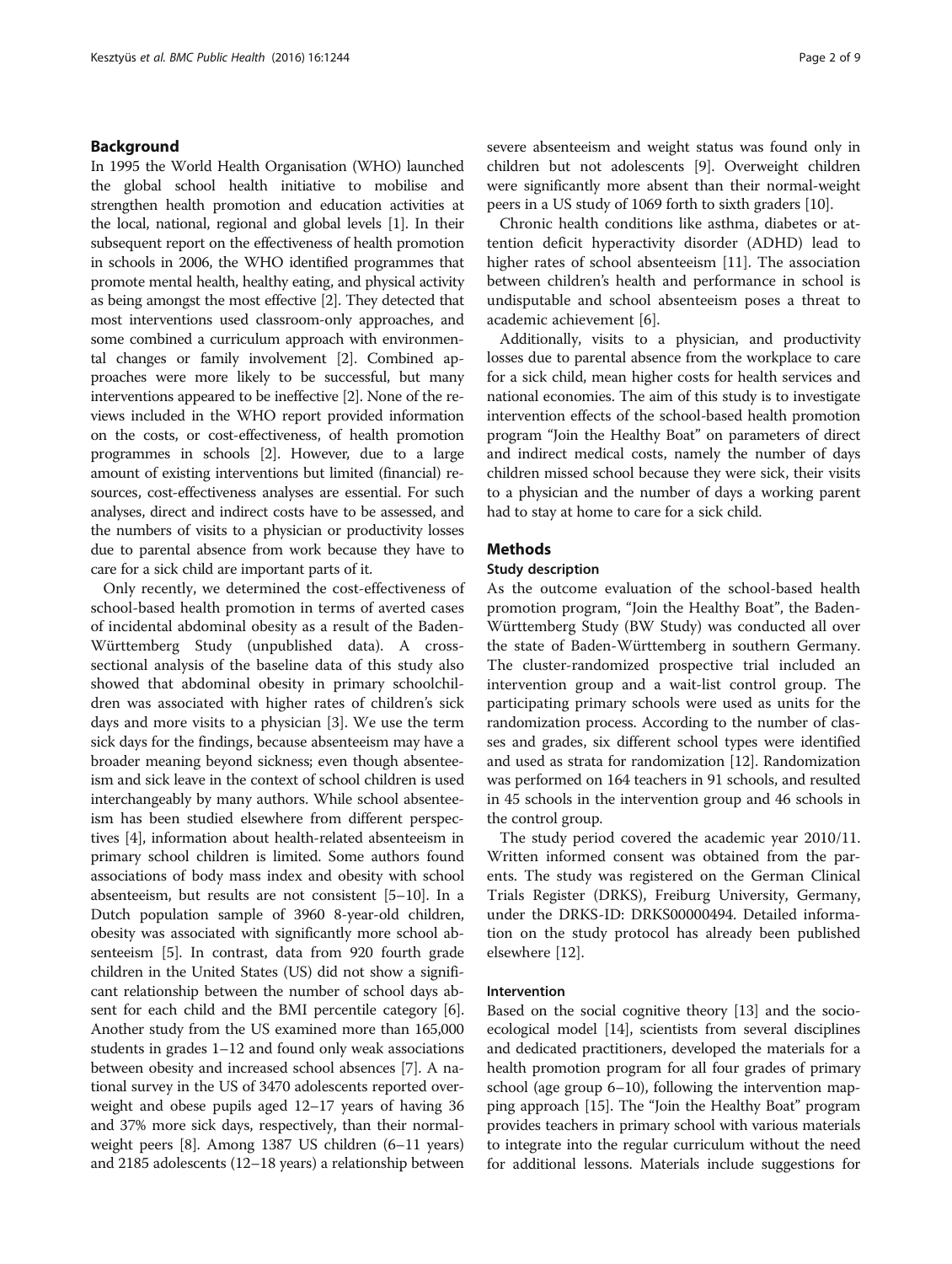classroom and homework activities, active breaks, and material for parental involvement. The program aims at a reduction of screen media use and intake of sugar sweetened beverages on the one hand, and at an increase in physical activity on the other hand. Significant results were found for subgroups of the intervention group for screen media use and tendencies but no significant differences for physical activity and the consumption of sugar sweetened beverages [\[16](#page-8-0)]. To ensure a state-wide implementation of the program, 32 experienced teachers from all over Baden-Württemberg were trained in two seminars in the concept and materials ("train-the-trainer"). In turn, they trained teachers in their region ("peer-to-peer") in three vocational training sessions, to secure an appropriate application of the program in their classes.

#### Participants

All pupils within first and second grade classes of teachers who registered for the training on the program in the academic year 2010/11 were eligible for participation. Parents of 1968 pupils gave their written informed consent. Figure 1 shows a flow chart with the respective available numbers of pupils and datasets at the different



stages of the study. Data for baseline characteristics were available for 1943 pupils. Datasets with longitudinal information about any of the outcome variables sick days of children, visits to a physician and parental days off work were available for 1379 children (71%).

## Data collection

Baseline data collection was conducted at the beginning of the academic year 2010/11, follow-up measurements took place after a one year intervention period in fall 2011. Four teams of scientific researchers and specially trained students visited each participating class in schools all over Baden-Württemberg, and among others carried out anthropometric measurements and fitness testing of children. Parental questionnaires were handed out by teachers and returned to the data centre.

#### Anthropometrics and fitness testing

The weight and height of children were taken by trained staff according to the International Society for the Advancement of Kinanthropometry (ISAK) standards [[17\]](#page-8-0). Waist circumference (WC) was measured midway between children's ileac crest and lower costal arch to the nearest 0.1 cm. Body Mass Index (BMI) was calculated through dividing weight in kilogram by height in square meter  $(kg/m^2)$ , and was converted to BMI percentiles (BMIPERC) using German reference data for children [\[18](#page-8-0)]. Excess weight and obesity were accordingly defined at or above the  $90^{th}$  and  $97^{th}$  age- and gender-adjusted percentile for children, respectively. Waist-to-height ratio (WHtR) was calculated as the ratio of WC and height, each of them in centimetres. Abdominal obesity was defined as a WHtR  $\geq$  0.5 following the recommendation of McCarthy and Ashwell [\[19](#page-8-0)]. A six minute run test was conducted and used as a proxy for cardiorespiratory fitness [\[20](#page-8-0)].

Parental BMI and WHtR were calculated according to self-reported weight, height and WC in the questionnaires, and categorized as overweight (BMI  $\geq$  25), obese (BMI  $\geq$  30), and abdominally obese (WHtR  $\geq$  0.5).

#### Questionnaires and derived variables

Parents were asked to recall the sick days of their children in the last year of school or kindergarten and their children's numbers of visits to a physician during this period (see Table [1\)](#page-3-0). They gave information about their employment status and their weekly working hours, the monthly household income and the number of days they could not go to work because they had to care for their sick child. Furthermore, both parents gave information on their educational level. They were asked to report their height, weight and WC, and to state their current smoker status. Additionally, single parenthood was assessed.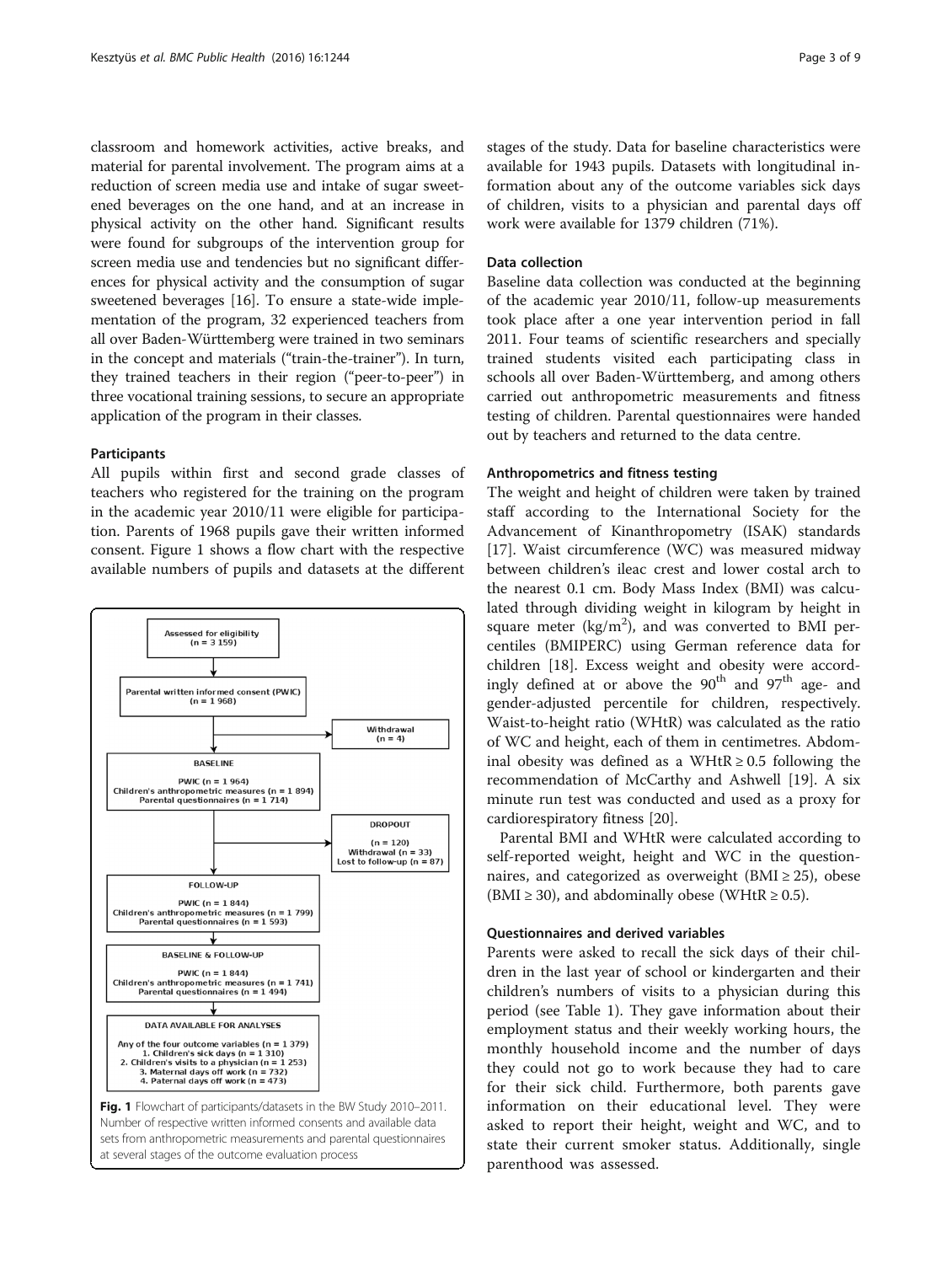| Outcome variable            | Ouestion                                                                                                                                           | Response options<br>(free text)                  |  |
|-----------------------------|----------------------------------------------------------------------------------------------------------------------------------------------------|--------------------------------------------------|--|
| Child's sick days           | On how many days during the last year of school or kindergarten was<br>your child unable to go to school/kindergarten because they were sick?      | Number of days                                   |  |
| Visits to a physician       | How often during the last year of school or kindergarten did you have<br>to visit a physician because your child was sick?                         | Number of visits to a physician                  |  |
| Days off work mother/father | If you are employed: On how many days during the last year of school<br>or kindergarten did you have to stay off work because your child was sick? | Father: number of days Mother:<br>number of days |  |

<span id="page-3-0"></span>**Table 1** Items in the parental questionnaires for the outcome variables in the BW Study 2010

A migration background of the child was assumed if at least one parent was born abroad or at least one parent mainly spoke a foreign language during the child's first years of life. As parameters of children's health behaviour, their daily time of outdoor play, the number of days per week they met the WHO guideline of moderate to vigorous physical activity (MVPA) of more than 60 min per day [[21\]](#page-8-0), their amount of screen media consumption, their consumption of sugar sweetened beverages, and their breakfast habits were assessed.

Family educational level was ranked in accordance with the CASMIN classification system as the highest level of two parents or the level of a single parent [\[22](#page-8-0)]. It was dichotomized for analysis into tertiary level, versus primary and secondary level. Monthly household income was grouped into a low ( $\lt \text{\textsterling}1750$ ) and a high  $(\geq \epsilon 1750)$  category. Outdoor playing was dichotomized at above 60 min/day. Reaching the WHO Guideline for MVPA on four days and more a week was compared to reaching it on three days or less. The use of screen media was divided into more than 60 min/day or less, and the consumption of sugar sweetened beverages into more than one time per week or less. Having breakfast was divided into "never", and "rarely" vs. "often", and "every day".

#### Losses to follow-up, missing data

Losses to follow-up and missing data are common problems in observational trials and may bias the results [[23\]](#page-8-0). Therefore, baseline differences between participants who took part in both measurements and those who were lost to follow-up or had missing outcome variables were examined with the appropriate statistical tests as described below.

## Statistical analysis

Differences between groups were tested according to the scale level and the underlying distribution and variance of the respective variable with Fisher's exact test for categorical data, the Mann–Whitney *U*-test, *t*-test or Welch test for continuous data. Significance level was set to  $\alpha$  < .05 for two-sided tests. Sample sizes in the analyses differ because of missing data.

Intraclass correlation coefficients (ICC) were calculated for all outcome variables to quantify a possible clustering of data in schools. Intervention effects on the outcome variables were examined in linear regression models or linear mixed models, the latter with respect to a clustering effect. All variables from Table [2,](#page-4-0) except for the four outcome variables themselves, were considered as possible influential factors on the outcome variables and therefore included in the process of stepwise linear regression analyses. Baseline-differences were tested for their influence on the outcome in regression analyses, and all reported results from regression analyses were adjusted for the baseline values of the outcome. Descriptive and bivariate statistics were conducted with IBM SPSS Release 21.0 for Windows (SPSS Inc, Chicago, IL, USA). Linear regression models as well as linear mixed models were calculated with the statistical software package R Release 3.1.2 for Windows [\(http://cran.r-project.org](http://cran.r-project.org)).

## Results

## Baseline characteristics

Baseline characteristics for both groups are displayed in Table [2.](#page-4-0) Differences between intervention and control group were found in the number of children with a migration background, which was significantly higher in the intervention group. Both parents of children in the intervention group had more days off work to care for a sick child than those in the control groups. Furthermore, children in the intervention group played outside less often and reached a slightly lower distance in the six minute run test.

#### Intervention effects

Data for the longitudinal changes in the outcome variables are shown in Table [3.](#page-5-0) In total, a decrease appeared in all four variables over the study period of one year. Significant differences occurred in the number of days children missed at school because of sickness and in the number of maternal days off work in favour of the intervention group. Figure [2](#page-5-0) visualises these changes.

Children in the intervention group had a significantly higher reduction in sick days. This effect remains stable for children in grade 1 after adjustment for sex, migration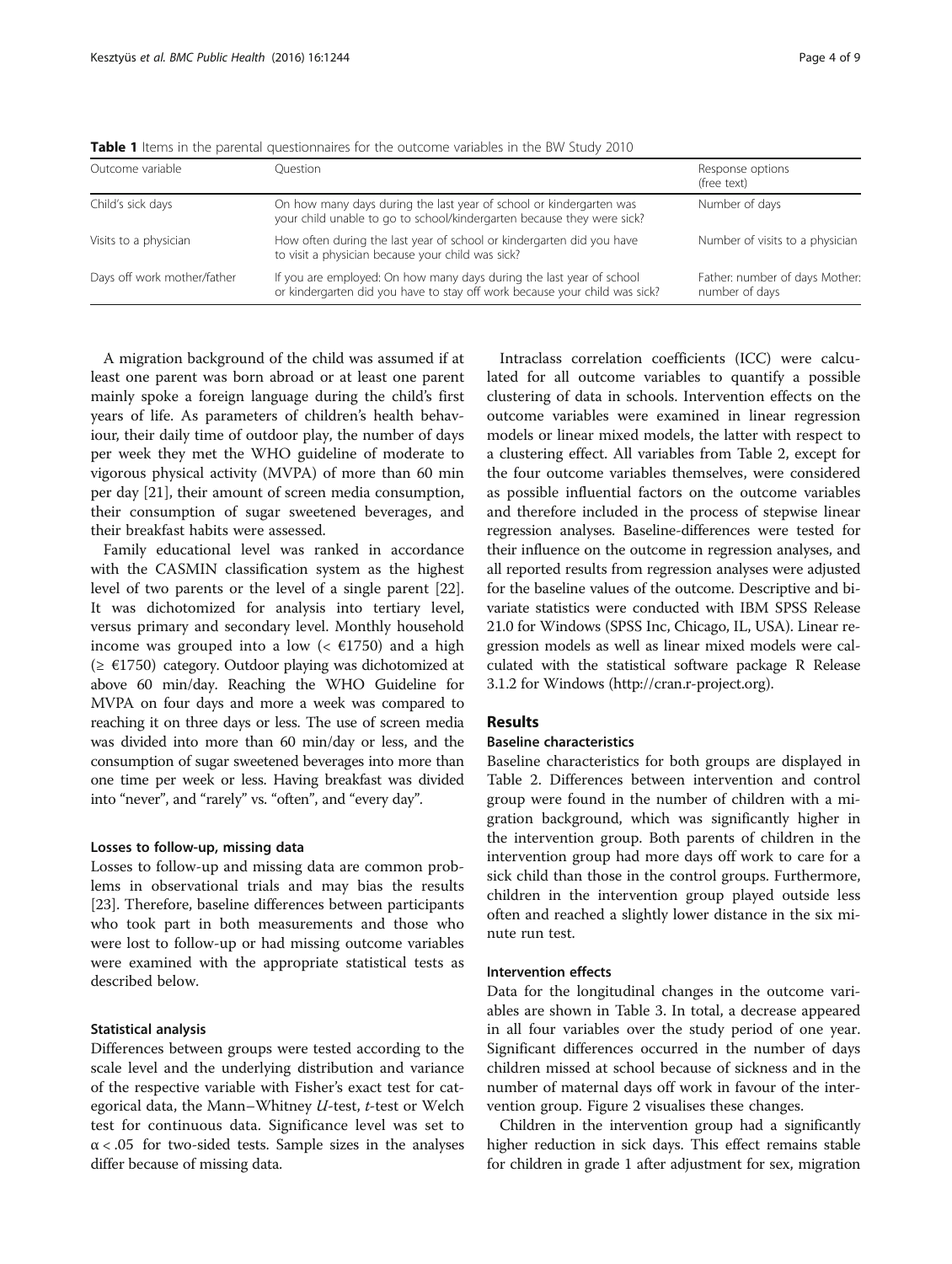## <span id="page-4-0"></span>Table 2 Baseline characteristics of participants in the BW Study 2010

|                                                             | Missing<br>Values | Intervention<br>$(n = 1072)$ | Control<br>$(n = 871)$ | Total<br>$(n = 1943)$ |
|-------------------------------------------------------------|-------------------|------------------------------|------------------------|-----------------------|
| Boys, n (%)                                                 |                   | 536 (50.0)                   | 459 (52.7)             | 995 (51.2)            |
| Age, years [m (sd)]                                         |                   | 7.09(0.64)                   | 7.06(0.64)             | 7.08(0.64)            |
| Grade 1, n (%)                                              |                   | 550 (51.3)                   | 474 (54.4)             | 1024 (52.7)           |
| Migration background, n (%)                                 | 297               | 318 $(35.1)^{1}$             | 207 (28.0)             | 525 (31.9)            |
| Anthropometry                                               |                   |                              |                        |                       |
| BMIPERC, [m (sd)]                                           | 50                | 49.13 (28.07)                | 48.75 (27.67)          | 48.96 (27.88)         |
| Waist circumference, cm [m (sd)]                            | 54                | 55.72 (5.87)                 | 55.41 (5.89)           | 55.58 (5.88)          |
| WHtR, [m (sd)]                                              | 55                | 0.45(0.04)                   | 0.45(0.04)             | 0.45(0.04)            |
| Overweight/obesity, n (%)                                   | 50                | 107 (10.3)                   | 83 (9.7)               | 190 (10.0)            |
| Abdominal obesity, n (%)                                    | 55                | 90(8.7)                      | 68 (8.0)               | 158 (8.4)             |
| Parental characteristics                                    |                   |                              |                        |                       |
| Single parent, n (%)                                        | 265               | 101 (10.9)                   | 76 (10.1)              | 177 (10.5)            |
| Tertiary family educational level, n (%)                    | 323               | 293 (32.7)                   | 229 (31.6)             | 522 (32.2)            |
| Household income < 1750 $\in$ , n (%)                       | 452               | 113(14.0)                    | 94 (13.8)              | 207 (13.9)            |
| Overweight/obesity (mother), n (%)                          | 363               | 279 (32.1)                   | 217 (30.5)             | 496 (31.4)            |
| Overweight/obesity (father), n (%)                          | 468               | 512 (62.3)                   | 386 (59.1)             | 898 (60.9)            |
| Abdominal obesity (mother), n (%)                           | 916               | 275 (49.0)                   | 206 (44.2)             | 481 (46.8)            |
| Abdominal obesity (father), n (%)                           | 1011              | 386 (75.2)                   | 306 (73.0)             | 692 (74.2)            |
| Smoking (mother), n (%)                                     | 287               | 172 (20.7)                   | 175 (21.2)             | 347 (21.0)            |
| Smoking (father), n (%)                                     | 356               | 234 (29.4)                   | 238 (30.1)             | 472 (29.7)            |
| Days off work (mother), median [m (sd)]                     | 309 <sup>a</sup>  | 2 $[3.09 (4.62)]^2$          | $0$ [2.36 (4.23)]      | $1$ [2.77 (4.47)]     |
| Employed (mother), n (%)                                    | 302               | 657 (72.3)                   | 519 (70.9)             | 1176 (71.7)           |
| Working hours/week (mother), [m (sd)]                       | 21 <sup>a</sup>   | 20.83 (10.68)                | 21.18 (11.79)          | 20.99 (11.18)         |
| Days off work (father), median [m (sd)]                     | 839 <sup>a</sup>  | 0 $[0.78 (2.31)]^2$          | $0$ [0.33 (1.19)]      | $0$ [0.56 (1.87)]     |
| Employed (father), n (%)                                    | 354               | 833 (95.6)                   | 694 (96.7)             | 1527 (96.1)           |
| Working hours/week (father), [m (sd)]                       | 86 <sup>a</sup>   | 43.60 (10.65)                | 43.99 (10.35)          | 43.78 (10.51)         |
| Health and lifestyle characteristics                        |                   |                              |                        |                       |
| Sick days, median [m (sd)]                                  | 390               | 5 [7.50 (7.70)]              | 5 [6.73 (5.97)]        | $5$ [7.15 (6.97)]     |
| Visits to a physician, median [m (sd)]                      | 404               | 2 [2.99 (2.76)]              | 2 [2.95 (3.23)]        | 2 [2.97 (2.98)]       |
| Playing outside > 60 min/day, n (%)                         | 296               | 607 $(66.6)^3$               | 523 (71.2)             | 1130 (68.6)           |
| Physical active $\geq$ 4 days/week $\geq$ 60 min/day, n (%) | 320               | 238 (26.6)                   | 199 (27.3)             | 437 (26.9)            |
| 6 min run test, meter [m (sd)]                              | 63                | 839.67 (122.88) <sup>4</sup> | 855.28 (120.10)        | 846.69 (121.85)       |
| Screen media > 1 h/day, n (%)                               | 250               | 144 (15.4)                   | 100 (13.2)             | 244 (14.4)            |
| Sugar sweetened beverages > 1 time/week, n (%)              | 241               | 236 (25.1)                   | 180 (23.6)             | 416 (24.4)            |
| Skipping breakfast, n (%)                                   | 236               | 97 (12.7)                    | 126 (13.4)             | 223 (13.1)            |

 $m$  mean, sd standard deviation, WHtR Waist-to-height ratio,  $a$  with regard to those who stated an employment

 $p = 0.002$ ,  $^{2}p < 0.001$ ,  $^{3}p = 0.048$ ,  $^{4}p = 0.006$ 

and baseline values for sick days. First grade children in the intervention and control group had a change of −5.15 vs. -3.64, respectively, in the numbers of sick days between baseline and follow up, indicating a group difference of 1.51 days ( $p = 0.02$ ). ICC for the differences in sick days was 0.045 (95% CI [0.012; 0.078]), thus indicating that 4.5% of the overall variance was due to the clustering of data in schools. The subsequent analysis in a linear mixed

model controlling for data clustering showed no differences in regression coefficients compared to the simple linear regression model; the latter is shown in Table [4.](#page-6-0)

The difference for maternal days off work lost its significance after adjusting for its baseline values and a random school effect. No intervention effects were found for the paternal days off work and the number of the child's visits to a physician. These results were confirmed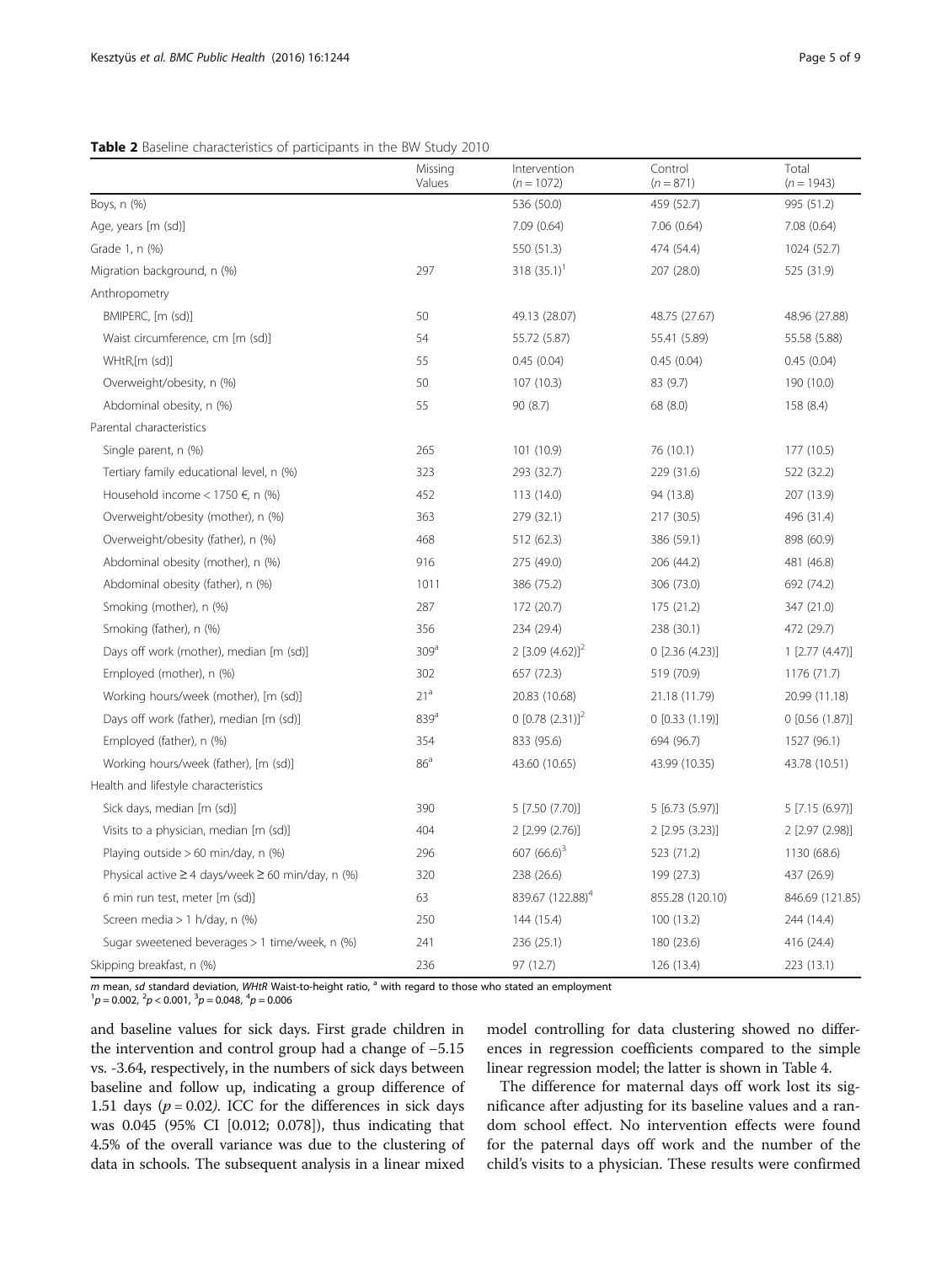|                                | Missing<br>values | Intervention<br>$(n = 745)$ | Control<br>$(n = 634)$ | Total<br>$(n = 1379)$ |
|--------------------------------|-------------------|-----------------------------|------------------------|-----------------------|
| Sick days, m (sd)              | 69                | $-3.18$ (7.08) <sup>1</sup> | $-2.31(5.56)$          | $-2.78(6.44)$         |
| Visits to a physician, m (sd)  | 126               | $-0.85(2.41)$               | $-0.93(2.70)$          | $-0.88(2.54)$         |
| Days off work (mother), m (sd) | 647               | $-1.11(3.89)^{2}$           | $-0.52(2.84)$          | $-0.85(3.48)$         |
| Days off work (father), m (sd) | 906               | $-0.25(2.21)$               | 0.06(1.56)             | $-0.10(1.94)$         |

<span id="page-5-0"></span>Table 3 Differences between baseline (2010) and follow-up (2011) in the BW Study

 $m$  mean, sd standard deviation

 $p = 0.013$ ,  $^{2}p = 0.019$ 

in linear mixed models adjusted for the respective baseline values and a random school effect.

## Losses to follow-up, missing data

Datasets with any information on the outcome variables  $(n = 1379)$  were compared to those with completely missing outcome variables ( $n = 564$ ). Those with completely missing outcome variables showed manifold significant baseline differences compared to the others. Lost participants were more likely to be male and to have a migration background; they had larger WC and WHtR and were more often overweight and obese. Their parents were more often single parents, had less often tertiary family education level, and more often a lower household income. Their mothers were more often overweight or obese, both parents were more likely to smoke and mothers were more often unemployed. Children had more sick days in the preceding year of kindergarten or school, they reached shorter distances in the 6 min run test, were more likely to use screen media for more than one hour per day, consumed more sugar sweetened beverages and were more likely to skip breakfast.

## Discussion

The effectiveness of multicomponent health promotion in a low-threshold approach is not easily determined in



a limited time period. The intervention group shows a stronger downward trend than the control group in all outcome variables except the number of visits to a physician. Only the reduction of sick days in first grade pupils remains statistically significant. This reduction in the number of sick days in the intervention group may result from behavioral changes in physical activity, nutrition, and media consumption, as described by Kobel et al. [\[16\]](#page-8-0), but also from a reduced incidence in abdominal obesity (unpublished data), which is, as mentioned in the [back](#page-1-0)[ground](#page-1-0) section, correlated with higher rates of sick days [[3\]](#page-8-0). Although the mean group difference of one sick day seems small for the individual child, this adds up to 550 days for all first grade children in the intervention group, which is a significant number. Small individual effects which benefit the whole group are the typical results of a public health intervention [\[24\]](#page-8-0).

There is, assumedly, a natural decline in the number of sick days from kindergarten through the first years of primary school, which may at least partly be comprehensible with regard to the natural maturing of the immune system. Furthermore, parents may be more reluctant to keep their children at home as soon as they attend school, rather than they would have been during the time in kindergarten. Nonetheless, a small but statistically significant difference between intervention and control group was detected for the decline in sick days in first grade children. Despite being small, this is an important result for various reasons. Firstly, it shows the positive impact of health promotion on health itself. Secondly, the first year of school may be regarded as crucial with respect to the complete education life-cycle and therefore missing fewer days at school may affect school success.

The missing significance of longitudinal changes in sick days between intervention and control group in grade 2 may have several reasons. First, second grade children and parents are meanwhile familiar with school and the initial enthusiasm and attention to new information has settled and come to a normal extend. This means, school is now day-to-day life for both, parents and children, and they have developed a certain routine. Hence, first grade children (and their parents) may be more susceptible and eager to learn and implement new, alternative behaviours. Second, the decrease of sick days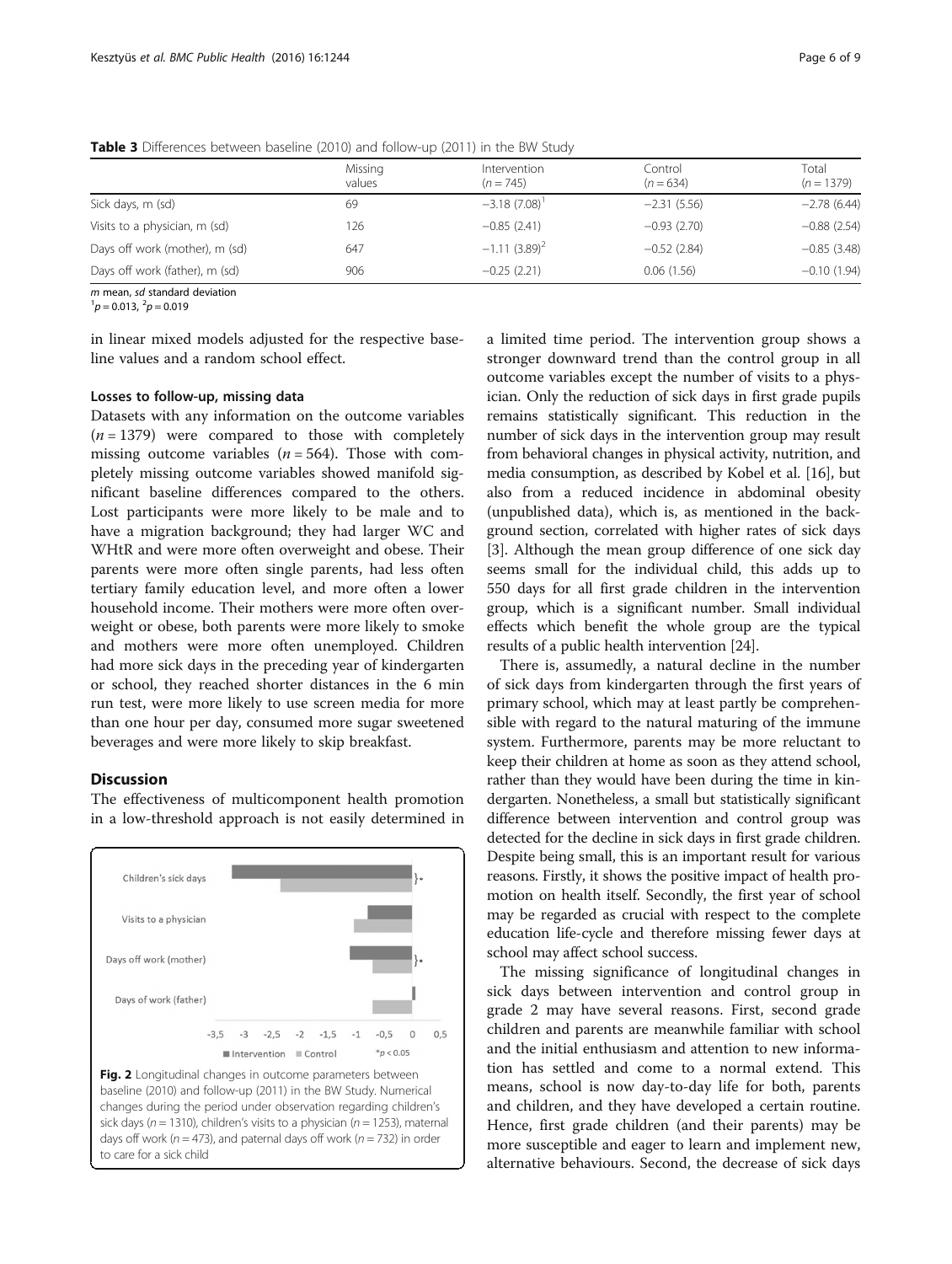| Covariate                | All $(n = 1268)$ |         |            | Grade 1 ( $n = 654$ ) |         |                 |
|--------------------------|------------------|---------|------------|-----------------------|---------|-----------------|
|                          | B(SE)            |         | $p$ -Value | $B$ (SE)              |         | <i>p</i> -Value |
| Intervention             | $-0.30(0.22)$    | $-0.02$ | 0.182      | $-0.83(0.28)$         | $-0.06$ | 0.003           |
| Grade 1                  | $-1.15(0.23)$    | 0.09    | < 0.001    |                       |         |                 |
| Female                   | 0.30(0.22)       | 0.02    | 0.175      | 0.11(0.28)            | 0.01    | 0.708           |
| Migration background     | 0.49(0.26)       | 0.03    | 0.060      | 0.59(0.34)            | 0.04    | 0.085           |
| Sick days baseline value | $-0.74(0.02)$    | 0.77    | < 0.001    | $-0.78(0.02)$         | 0.83    | < 0.001         |
| $R^2$                    | 0.62             |         |            | 0.69                  |         |                 |

<span id="page-6-0"></span>Table 4 Results of the linear regression analysis for the change in children's sick days between baseline (2010) and follow-up (2011) in the BW Study

B regression coefficient, SE standard error,  $\beta$  standardized regression coefficient

in grade 2 is overall smaller than in grade 1: While at follow-up parents of first graders report 4.5 sick days less in the past year of school, second graders missed just one day less. In both cases the decline was greater in the intervention group, but too small to reach significance in second graders. Therefore, it seems the natural decline is greater during the first year of school and there might be a chance for health promoting interventions to enhance this decline.

We did not find significant differences between intervention and control in the parental days off work in the present study, but the number of days suggests that predominantly mothers stay at home to care for a sick child  $(2.8 \pm 4.5 \text{ vs. } 0.6 \pm 1.9)$ . There may be an association with the fact that mothers report a lower amount of working hours than fathers  $(21.0 \pm 11.2 \text{ vs. } 43.8 \pm 10.5)$ .

Despite no significant difference between groups, children's amount of visits to a physician showed an overall reduction with slightly higher numbers in the control group. This overall reduction can be related to the reduction in children's sick days. If children are less often sick, it seems reasonable that they less often need to see a doctor.

To the authors' knowledge, there is currently little information available in scientific literature with regard to the effect of school-based health promotion on the sickness absence of pupils. In their comprehensive review on cluster-randomized trials for school-based health promotion, Langford et al. reported only two studies on hand hygiene campaigns and their effect on absence rates [[25\]](#page-8-0). Both studies detected significant differences in sickness episodes as well as in the median days of absence in the respective intervention groups [[26, 27\]](#page-8-0). Unfortunately, due to basically different intervention components and differing economic levels of the respective countries [\[28\]](#page-8-0), outcomes are not comparable to those presented here.

#### Sick days and correlates

It is not surprising, that those children with higher numbers of sick days at baseline are more likely to experience a higher reduction. There was no statistically

significant effect of a migration background visible in both regression models; although those children often represent a vulnerable group, difficult to reach, and often affected by other unfortunate determinants like higher consumption of sugar sweetened beverages and screen media [[29\]](#page-8-0). In the cross-sectional baseline analysis of sick days, children with a migration background were significantly more likely to have higher rates of absenteeism [[3\]](#page-8-0). Nonetheless, according to the relatively high percentage of children with a migration background in this study (31.9%), the standardized effect is smaller than expected (0.03). Other research on the effectiveness of the program "Join the Healthy Boat" did not find a migration effect either (unpublished data).

Some authors discuss school absenteeism in the context of obesity, reporting predominantly positive relationships [[5](#page-8-0)–[10\]](#page-8-0). In our baseline analysis we found a significant correlation of sick days with abdominal obesity, children with a WHtR at or above 0.5 were almost twice as likely to have higher rates of absenteeism [[3](#page-8-0)]. In the longitudinal effects of the present health promotion program, no significant association of any obesity measure with sick days was found, but changes in both, abdominal obesity (unpublished data) and sick days as presented here, were affected by the intervention.

Sick leave is undoubtedly hazardous to school success. Baxter et al. found a highly significant inverse relationship between academic achievement and absenteeism in fourth-graders in South-Carolina, USA [[6\]](#page-8-0). In a large study with more than 6000 students aged 14- to 15-years at secondary schools in Iceland, Sigfúsdóttir et al. reported similar associations of absenteeism and academic achievement [[30\]](#page-8-0). Hence, school-based health promotion may have an important impact on school success.

#### Strengths and limitations

The present study covers a statewide approach of health promotion in primary schools. Together with the results of the cost-effectiveness analysis (unpublished data), this study shows the effectiveness of this approach, and delivers valuable information for policymakers. According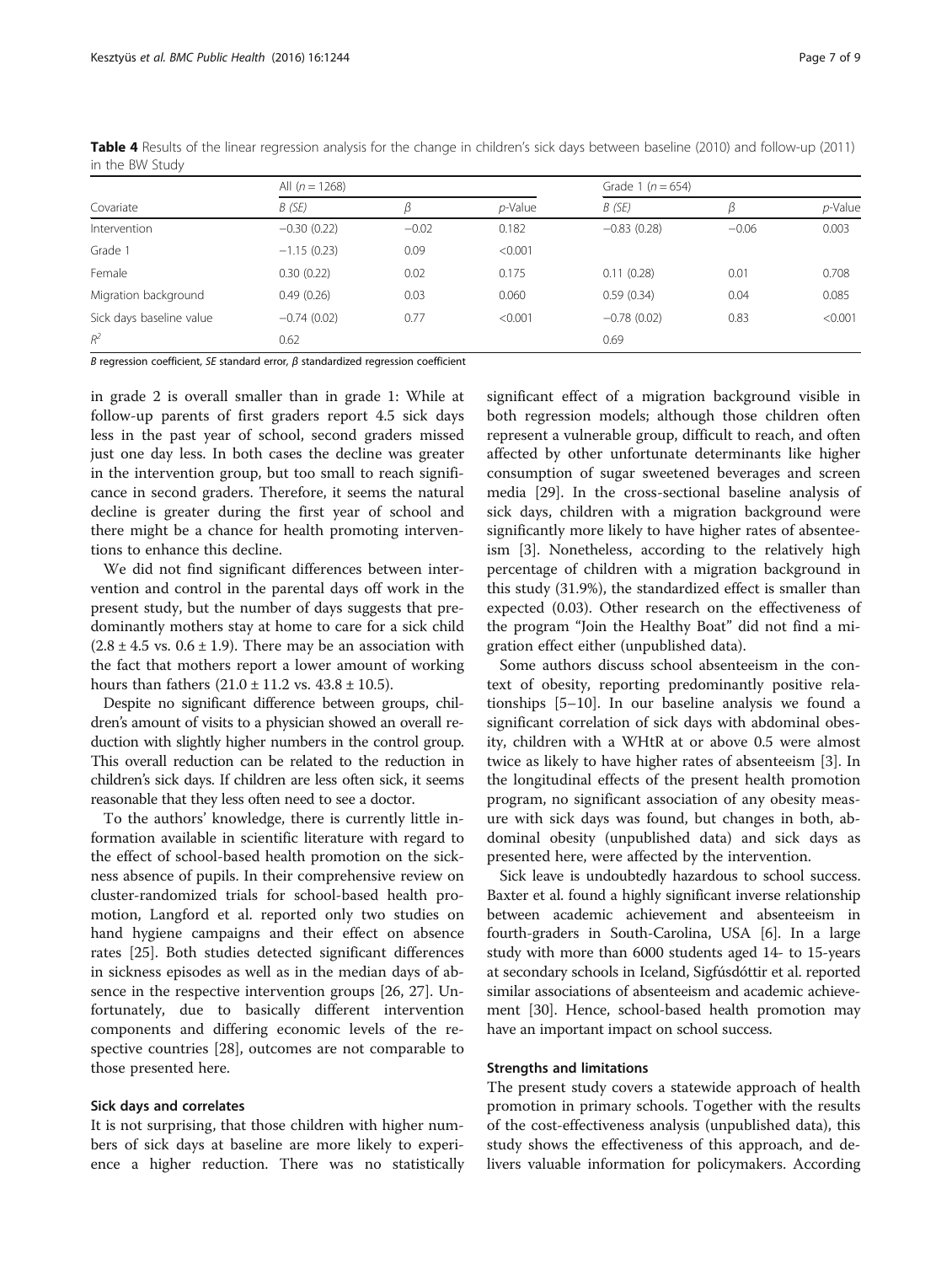to an extensive publication by the WHO "Evaluation in health promotion" among others "suffers from a shortage of evidence on the effectiveness of initiatives" while "funding agencies most commonly require evidence of effectiveness and particularly cost-related effectiveness" [[31\]](#page-8-0).

Randomized controlled trials in the field of health promotion are not a general rule, and reviewers always request well-conducted studies of high quality [[2, 25\]](#page-8-0). The strength of the present research lies in its design, plan and conduct as a cluster-randomized, prospective, controlled study based on a publicly available study protocol [[12\]](#page-8-0). Furthermore, the high number of participating schools, classes and pupils, as well as the high return rate of parental questionnaires, contributes to the good quality of this research.

Some sources of bias have to be addressed. Despite an elaborate randomization procedure, some baseline imbalances appeared. This may bias the results and is one of the reasons why baseline-values of the outcome variables were included in the regression analyses in order to minimize the bias. All outcome variables were assessed in questionnaires and were not measured directly and may therefore be subject to recall bias. Parents may not have remembered the exact amount of sick days of their children as well as the exact number of days, one parent had to stay at home to care for a sick child. The same applies to the numbers of visits to a physician. Additionally, there may have been a selection bias on the teacher level as well as on the level of participating parents. Teachers had to opt-in to take part in the program, and parents had to give their written informed consent for participation.

Another inherent problem of this kind of study comprising a wait-list control group is the potential contamination of the control. All teachers who opted-in to take part in the program were asked to take part in the outcome evaluation as well. This means that all participating teachers were highly interested in school-based health promotion. Many of the teachers who were then assigned to the control group may have already included health promotion activities in their teaching routine. Thus, the differences in the outcome measures might be reduced as a result of the contamination.

Studies with an observational character like this one often lack complete data. For this reason, a comprehensive analysis of datasets with missing values and losses to follow-up was conducted. These analyses always show a similar pattern, those participants who are lost for the analysis of effects, are those who would have been of greatest interest. This means, in the present case, children with higher numbers of sick days in the preceding year of the baseline measurements and children with a migration background. It may be assumed that the availability of these datasets

for analysis would have strengthened the precision and significance of the results.

## Conclusion

School-based health promotion implemented by teachers within the program "Join the Healthy Boat" has a small but statistically significant impact on the number of sick days in first grade children. This means, participating children in their first grade miss on average one day less because of ill health. Subsequently, parents may not need to stay off work themselves. Small individual effects add up to larger benefits in a statewide implementation of health promotion. Additionally, health promotion may also positively contribute to school success.

#### Abbreviations

ADHD: Attention deficit hyperactivity disorder; BMI: Body mass index; BMIPERC: BMI percentiles; BW: Baden-Württemberg; CASMIN: Comparative analysis of social mobility in industrial nations; DRKS: German clinical trials register; ICC: Intraclass correlation coefficient; ISAK: International society for the advancement of Kinanthropometry; MVPA: Moderate to vigorous physical activity; SPSS: Statistical package for the social sciences; WC: Waist circumference; WHO: World Health Organization; WHtR: Waist-to-height ratio

#### Acknowledgments

We thank the Baden-Württemberg Stiftung, Stuttgart, State of Baden-Württemberg, Germany and the young scientists program of the German Network Health Services Research Baden-Württemberg for funding this research. The Baden-Württemberg Stiftung and the German Network Health Services Research Baden-Württemberg had no influence on the content of the manuscript.

Thanks to all other members of the "Join the Healthy Boat" research group for their input.

We especially thank Sinéad McLaughlin for her language assistance. Finally and most of all, we thank the teachers, pupils and their parents who participated in the study.

#### Funding

"Join the Healthy Boat" was funded by the Baden-Württemberg Stiftung, Stuttgart, State of Baden-Württemberg, Germany. The present research was funded by the young scientists program of the German Network Health Services Research Baden-Württemberg of the Ministry of Science, Research and Arts in collaboration with the Ministry of Employment and Social Order, Family, Women and Senior Citizens, Baden-Württemberg, Germany. The Baden-Württemberg Stiftung and the German Network Health Services Research Baden-Württemberg had no influence on the content of the manuscript.

#### Availability of data and materials

The datasets generated and analysed during the current study are not publicly available due to reasons of data protection but are available from the Institute of Epidemiology and Medical Biometry, Ulm University, on reasonable request.

#### Authors' contributions

DK and other members of the research group planned and organized the Baden-Württemberg study, and were involved in carrying out the measurements in fall 2010. DK performed the statistical analyses. JMS is the director of the program "Join the Healthy Boat – primary school" and principal investigator of the Baden-Württemberg Study. DK, MT and RL drafted the manuscript. TK and JMS revised the manuscript drafts. All authors have read and approved the final version of the manuscript.

#### Competing interests

The authors declare that they have no competing interests.